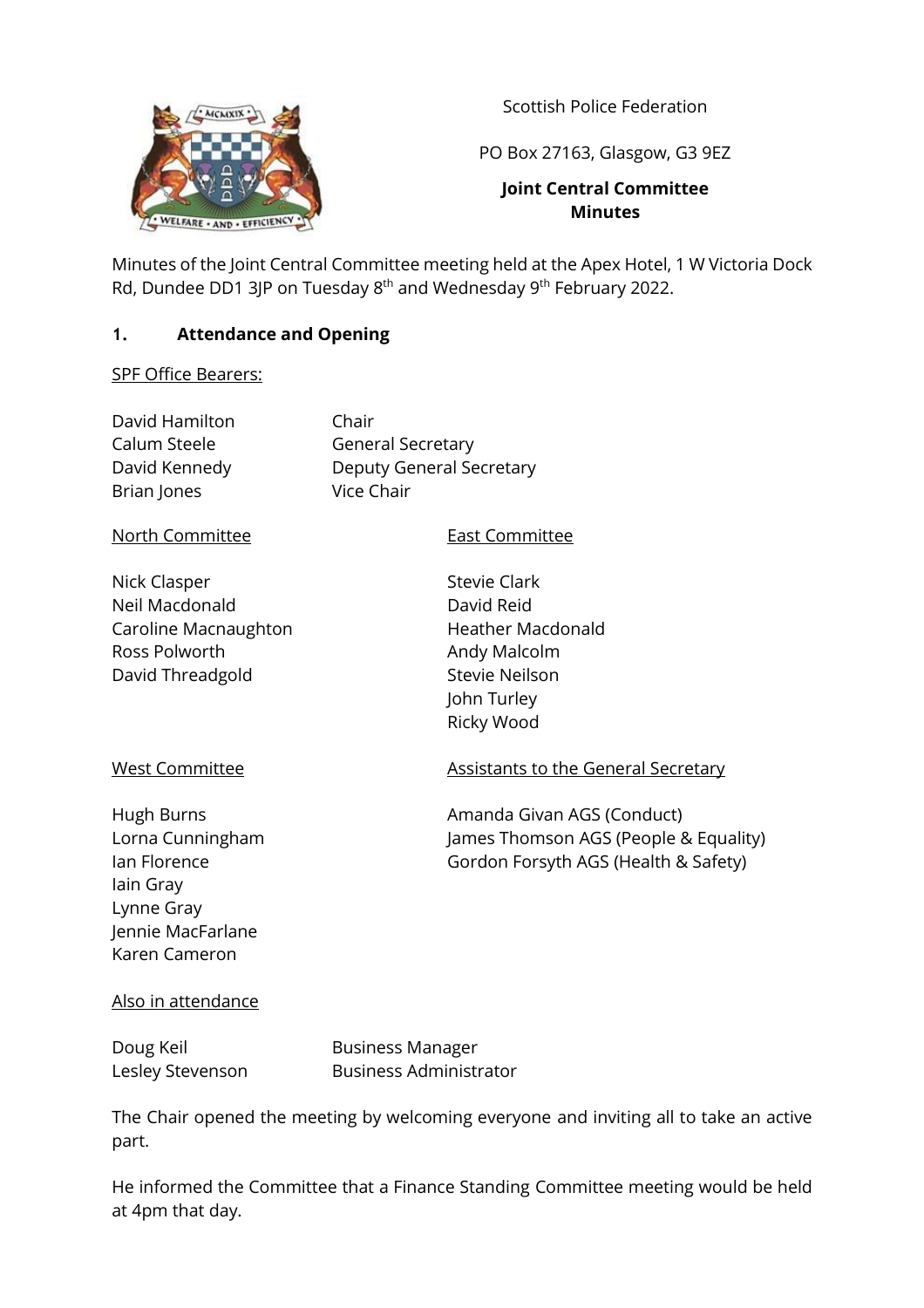Apologies were received from Scott MacDonald who had no replacement. Further apologies were received from Cath McNally who was replaced by Hugh Burns and Graham Ross who was replaced by David Reid. John Turley attended as an observer.

## **2 Minute of Previous Meeting**

The draft minute of the previous meeting was circulated with JCC Circular 2 of 2022. It was proposed and seconded and thereafter adopted as a true record.

## **3 Legal Advice and Assistance**

The Deputy General Secretary gave the following report to the Committee:

| SINCE THE LAST JCC MEETING<br><b>Legal Cases On Duty</b> |                             |                |                |  |  |
|----------------------------------------------------------|-----------------------------|----------------|----------------|--|--|
|                                                          |                             |                |                |  |  |
| <b>CICA</b>                                              | 1                           |                |                |  |  |
| Civil Legal Defence                                      |                             |                |                |  |  |
| <b>Contract Dispute</b>                                  |                             |                |                |  |  |
| <b>Criminal Legal</b>                                    | 1                           |                | 1              |  |  |
| Defence                                                  |                             |                |                |  |  |
| <b>Employment Dispute</b>                                |                             |                |                |  |  |
| (EX OFFICER)                                             |                             |                |                |  |  |
| <b>Employment Dispute</b>                                | 6                           | 1              |                |  |  |
| (serving officer)                                        |                             |                |                |  |  |
| FAI                                                      |                             |                | 4              |  |  |
| Judicial Review                                          |                             |                |                |  |  |
| Misconduct                                               |                             |                | $\overline{2}$ |  |  |
| Other                                                    | 1                           | 1              |                |  |  |
| Personal Injury                                          | 1                           |                | $\overline{4}$ |  |  |
| <b>Property Protection</b>                               |                             |                |                |  |  |
| <b>RTA</b>                                               |                             | 1              | 4              |  |  |
| <b>TOTAL</b>                                             | 10                          | 3              | 15             |  |  |
|                                                          | <b>Legal Cases Off Duty</b> |                |                |  |  |
| <b>Type of case</b>                                      | <b>North</b>                | <b>East</b>    | <b>West</b>    |  |  |
| <b>CICA</b>                                              |                             |                |                |  |  |
| Civil Legal Defence                                      | 1                           |                | 1              |  |  |
| <b>Contract Dispute</b>                                  |                             |                | $\overline{2}$ |  |  |
| <b>Criminal Legal</b>                                    | 5                           | 6              | 10             |  |  |
| Defence                                                  |                             |                |                |  |  |
| <b>Employment Dispute</b>                                |                             |                |                |  |  |
| (EX OFFICER)                                             |                             |                |                |  |  |
| <b>Employment Dispute</b>                                |                             |                |                |  |  |
| (serving officer)                                        |                             |                |                |  |  |
| FAI                                                      |                             |                |                |  |  |
| Judicial Review                                          |                             |                |                |  |  |
| Misconduct                                               |                             |                |                |  |  |
| Other                                                    |                             | $\overline{2}$ | 1              |  |  |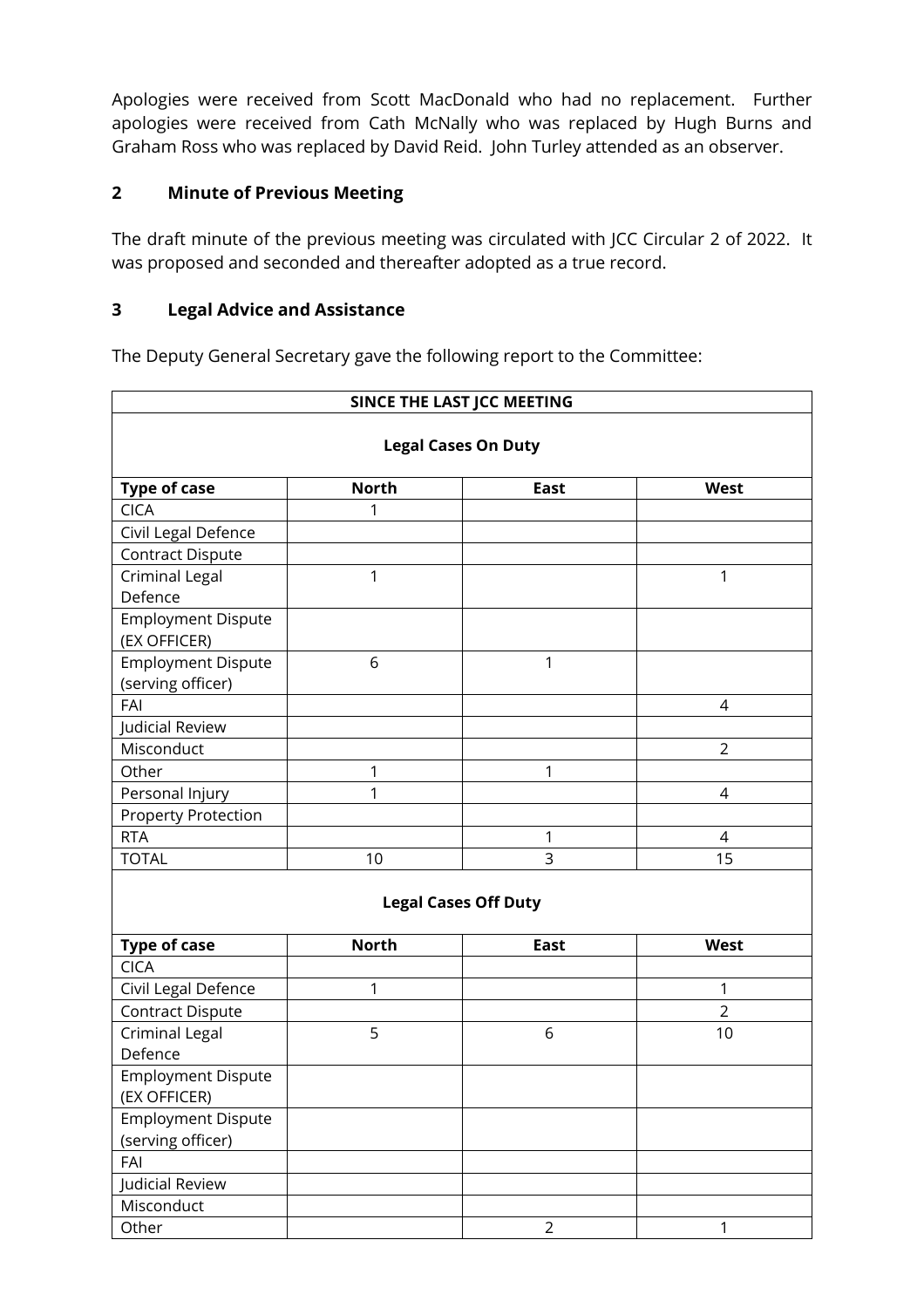| Personal Injury                     |  |   |    |  |  |  |
|-------------------------------------|--|---|----|--|--|--|
| <b>Property Protection</b>          |  |   |    |  |  |  |
| <b>RTA</b>                          |  |   |    |  |  |  |
| <b>TOTAL</b>                        |  | q | 17 |  |  |  |
| <b>LEGAL FEES RECLAIMED - £4250</b> |  |   |    |  |  |  |
| <b>CLAIMS SETTLED - £352,990</b>    |  |   |    |  |  |  |

### **Allard & Others v Devon and Cornwall**

It was reported that the Allard claim remained ongoing. The focus of the claim was the payment for being recalled to duty. Further actuarial work may be required but it was hoped that it would be settled by the end of the year.

### **Holiday Pay Claim**

It was reported that the Holiday Pay Claim was still ongoing and referred to the historical claim for overtime. A settlement had been negotiated and was on the cusp of being agreed until the Agnew v PSNI case was referred to the Supreme Court. Until this case was concluded, the matter was unlikely to be progressed and would remain sisted.

### **WhatsApp**

It was noted that the right to appeal had been refused by the Supreme Court. Advice was awaited from Queens Counsel on the prospects of pursuing this case in Europe.

### **Sheku Bayoh Public Inquiry**

It was reported that the inquiry was ongoing and was expected to continue for several years. Many police witnesses would be asked to give evidence and may need support from the SPF whilst the inquiry was ongoing.

A website had been set up which published updates on its progress. The inquiry would commence on 10<sup>th</sup> May 2022.

#### **Judicial Reviews**

It was noted that there was one live application for Judicial Review. It was relative to the pension provisions to unmarried partners.

### **Legal Advice & Assistance**

There had been no notable requests for legal advice/assistance since the last meeting, but two major cases were expected in the near future.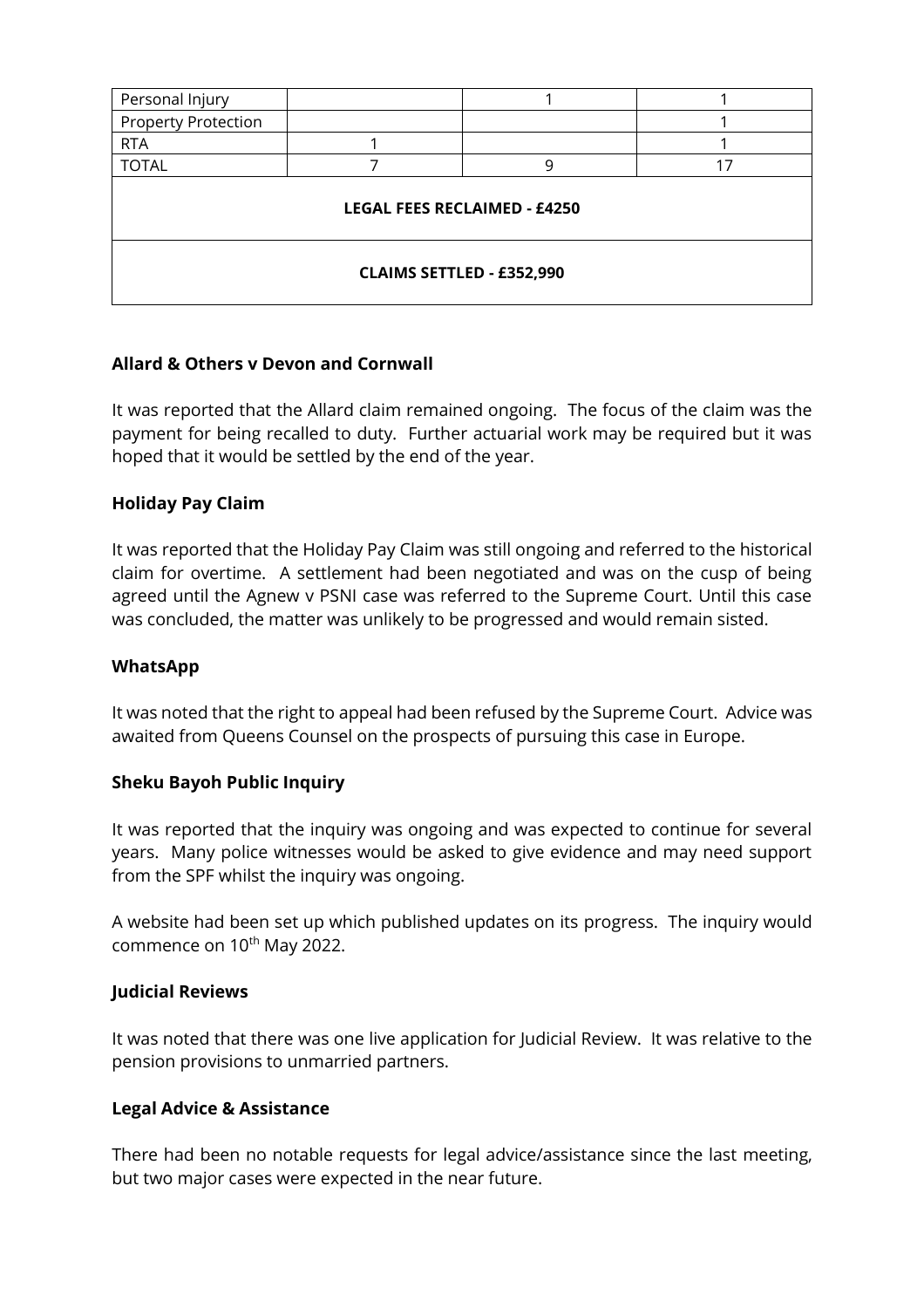## **Legal Opinion**

One request for a legal opinion had been received regarding rest day banks and the way they were handled by the PSoS. The Committee would further discuss this matter.

## **Appeals**

An appeal was raised by the East Area Committee in relation to an officer who had been supported in pursuit of a grievance initially but had decided not to follow SPF advice. Her request for further funding had been refused. The Committee rejected the appeal.

An appeal was raised by the North Area Committee in relation to a legal advice/assistance case regarding on-call payments. The Committee discussed the case, and the appeal was rejected.

## **4 Police Negotiating Board (PNB)**

The General Secretary reported that the PNB had not met since the last meeting.

An update was provided in relation to inspectors' working hours and the Committee were made aware that the PNB TWG were progressing this in the pay claim.

The General Secretary reported that the claims for additional maternity pay and the additional public holiday for the Queen's Jubilee were outstanding. The Committee noted the lack of progress on the 'in service compensation scheme' which remained at the Scottish Police Consultative Forum (SPCF).

An update was given on the Equality Working Group and the outstanding claim for maternity. The Committee discussed the representation for Staff Side of the PNB as it was felt an expanded Staff Side would be of benefit.

The Committee noted that Government had stated that all pay negotiating and setting bodies, not directly subject to the public sector pay policy would have to have regard to its provisions.

The meeting discussed the pay claim for 2022 against that background and considered the factors which made policing unique. The meeting also considered the current gaps between pay scales, multi-year pay deals, reduction in the working week, on call, the removal of specific pay points and notice periods. The General Secretary undertook to circulate details of the Staff Side claim once agreed by Staff Side.

Prior to the meeting, the rank Committees met and elected representatives to the Staff Side as follows, Lorna Cunningham and Ian Florence, David Threadgold and Iain Gray and Andy Malcolm and Nick Clasper.

The Committee noted that the next PNB meeting is scheduled for the 16<sup>th</sup> February 2022.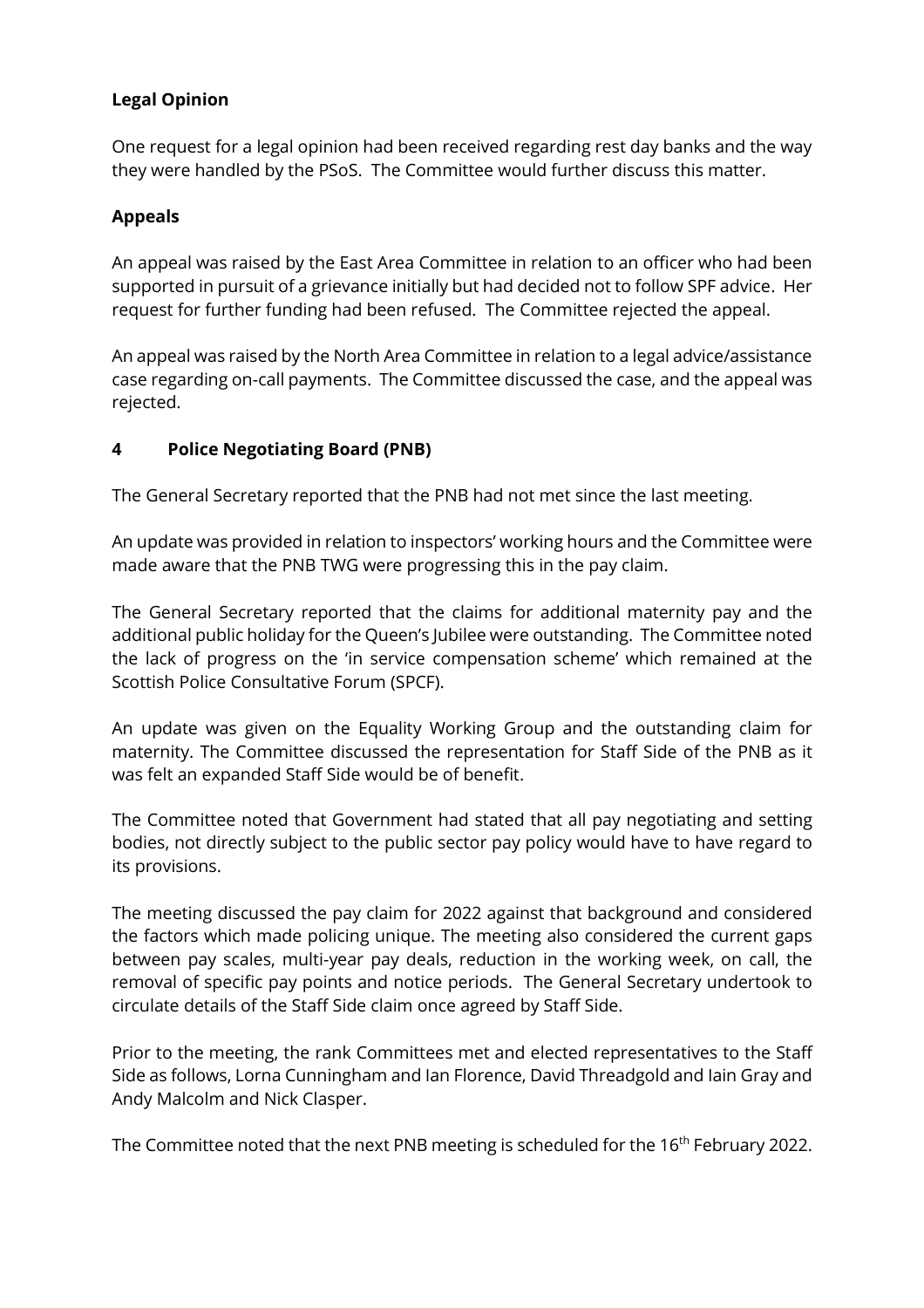### **5 Pensions**

The General Secretary reported on the response to the remedy consultation which had been compiled by a small group of the JCC.

He further reported on the response to the consultation on the removal of the commutation cap, and the commutation factor underpin.

He told the Committee that the SPF and other staff associations had financially supported an appeal by the Police Superintendent's Association in E&W in respect of the government's consultation on pensions which despite being found to have been unlawful, was not subjected to any remedy.

The Deputy General Secretary gave an update on the status of cases lodged by the SPF in relation to the immediate detriment cases.

He also reported on the case of the unmarried "widow" and the ongoing legal considerations in respect of pensions.

The General Secretary told the Committee that pensions in payment would increase by 3.1% w.e.f. 5<sup>th</sup> April (determined by reference to CPI in September the previous year).

The Chair gave an update on the work of the Pensions Board and in particular service delivery. He told the Committee that a new Chief Executive had been appointed and assurances had been received from him in terms of collaborative working.

## **6 Scottish Police Consultative Forum (SPCF)**

The Committee noted that there had been no meeting of the SPCF since the last meeting. The next scheduled meeting had been postponed pending a formal consideration of the workstreams of the SPCF, which was scheduled to take place on 22<sup>nd</sup> February 2022.

# **7 Scottish Police Authority (SPA)**

The Chair gave an update and informed that Committee that three new ACCs had been appointed namely, Andy Freeburn, Emma Bond from PSNI and Bex Smith from National Crime Agency.

He thereafter reported on the review of the SPA engagement processes for the SPF.

# **8 Scottish Police Budget & Finance**

The General Secretary reported on the draft police budget, public sector pay policy, National Insurance increases and the expected increase in the energy price cap. The meeting noted that the economic outlook was bleak with some reports suggesting inflation could go as high as 10% during the year. He advised the Committee that the police budget had been set on assumed pay increases being aligned with the public sector pay policy.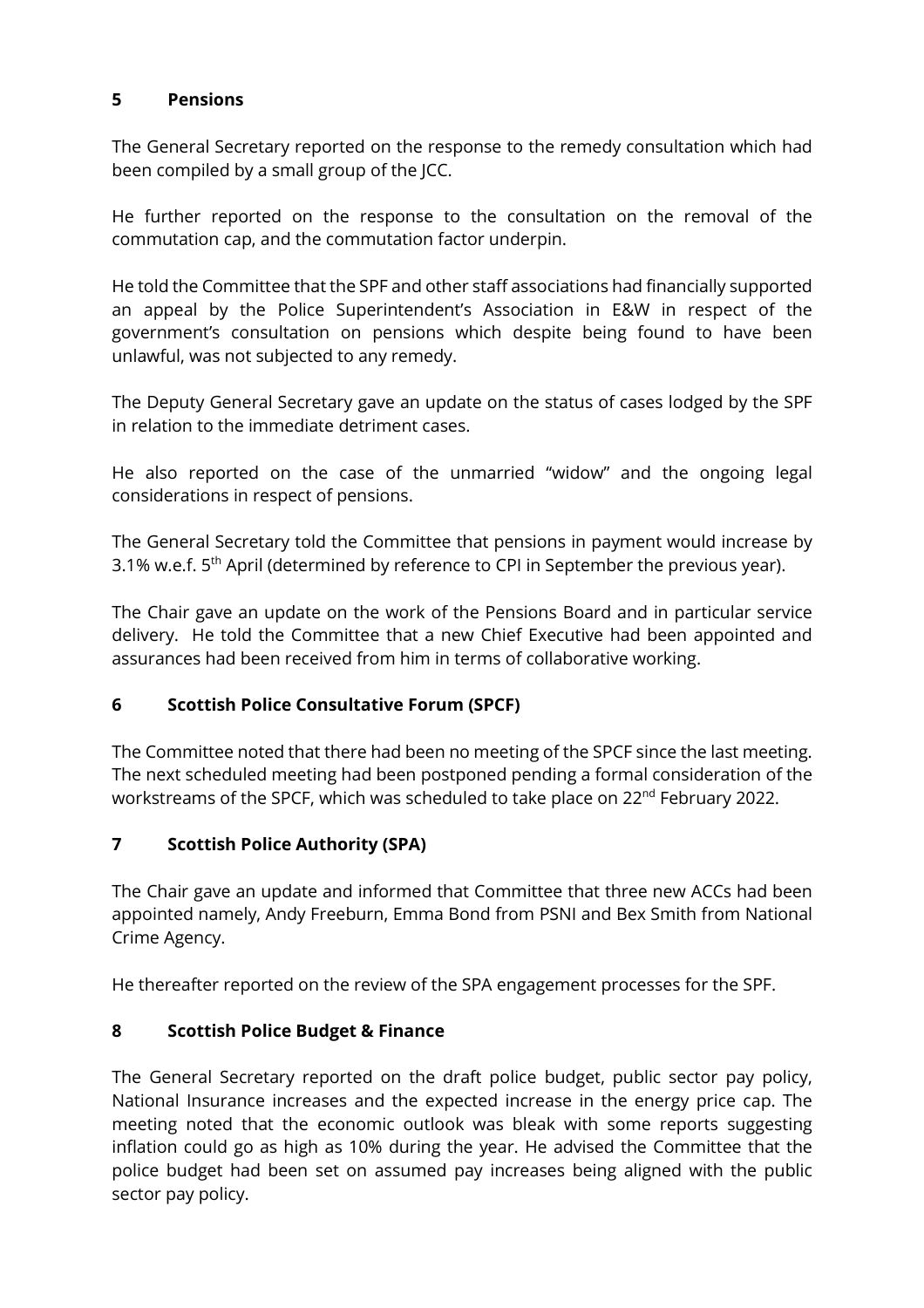## **9 Scottish Parliament & Political Engagement**

The Committee noted the dates of the political party conferences to be held later in the year as follows, Scottish Labour 4-6 March; Scottish Conservative 18-19 March; Labour (UK) 24-28 September and Conservative (UK) 205 October.

## **10 Joint Negotiating Consultative Committee (JNCC)**

The Chairman reported on the meeting of the JNCC that took place on  $13<sup>th</sup>$  December 2021 where the following was discussed; the Implications on Police Scotland Workforce Structure of the Pension Remedy and the use of External Consultants in Change reports.

The Committee noted the next meeting of the JNCC was scheduled for 3rd March 2022 and would submit pension governance and on call as items for the agenda

The Vice Chair and Depute General Secretary updated the Committee on the work of the PODG, Policy and Procedures and Working Practices Review Board.

The Committee also discussed re-rostered days and annual leave dates.

It also discussed the JNCC and how it dealt with policy change. The Committee considered that the performance of the JNCC should be the subject of a review.

## **11 Finance Standing Committee (FSC)**

The General Secretary reported on a meeting of the FSC which had been held the previous day and updated on the Voluntary Fund, donations, SPF Awards, and legal costs. He also reported that there had been a significant increase in the cost of professional indemnity insurance which was only available from one provider.

He reported that he had engaged the Fraser of Allander Institute to look at police spending and pay since 2008.

The FSC had agreed that it should propose to the JCC that the payment of £3500 as contained in Rule 15.2 l) SPF Death Benefit Scheme should be increased to £5000. The JCC approved this Rule change.

The FSC had agreed to propose to the JCC that a donation of £1000 should be made to Maggie's, Fife. This was approved. The General Secretary reminded the meeting that it was open to each area to nominate charities for the SPF to support.

The General Secretary said that there had been no exceptional expenditure on the Trust accounts, and he reported on the healthy state of SPF investments.

The FSC had discussed Op Urram and considered that major lessons required to be learned about pay, food and accommodation. Questions should be asked before any future large event, 'when/where will I start duty', 'when/where will I finish duty'. Dealing with these issues would reduce queries and complaints to an enormous degree.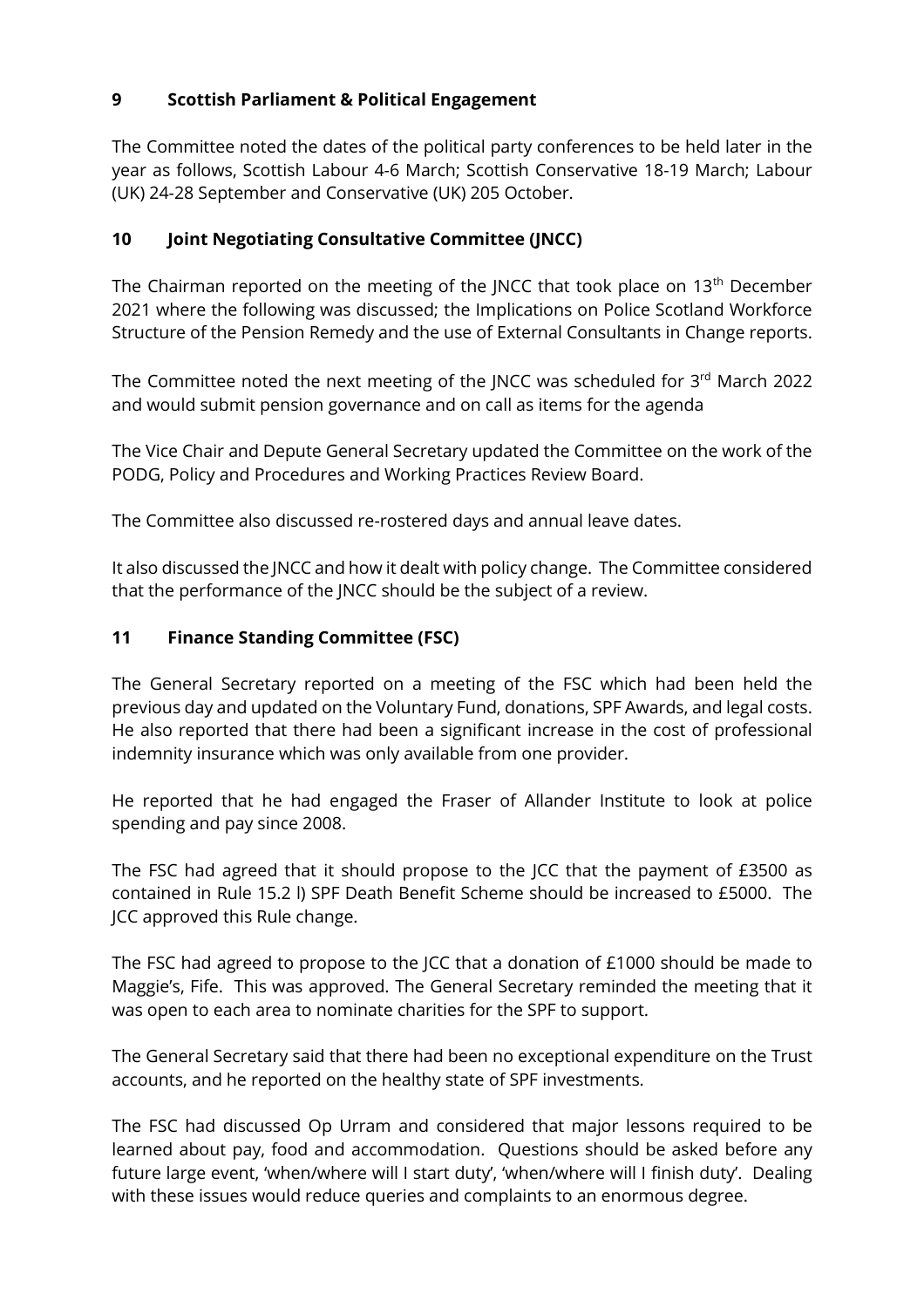The Committee was updated on the Bare Trust, MBT, accommodation in Aberdeen, Livingston and Paisley, business cards, 1919 magazine and the salary exchange scheme for pensions contributions.

The JCC approved the purchase of laptops and docking stations and renewed licences with Kick ICT.

# **12 Legislation and Regulation Standing Committee (L&R)**

The Committee noted that following an agreement to review the Standing Committee structure, there had been no meeting of the L&R Standing Committee. The Committee reviewed the future workload at agenda item 17.

## **13 Operational Duties Standing Committee**

The Committee noted that following an agreement to review the Standing Committee structure, there had been no meeting of the Operational Duties Standing Committee. The Committee reviewed the future workload at agenda item 17.

## **14 Conduct Committee**

It was reported that the last meeting of the Conduct Committee was held on 11<sup>th</sup> January 2022 and the Minute was circulated with JCC Circular 4 of 2022.

The AGSC gave an update and reported on a meeting she had with Dame Elish Angiolini. She said that PSoS had claimed to have completed and implemented 13 of the 81 recommendations, including recommendation 18 which was in relation to equality and institutional racism. She said that working groups had been set up to discharge the recommendations.

## **15 Equality Committee**

It was reported that the last meeting of the Equality Committee was held on  $12<sup>th</sup>$  January 2022 and the Minute would be circulated when available.

The AGS (E&P) gave a comprehensive update.

He reported that there had been no meetings of the PNB EWG since the last meeting.

He gave updates on the PSoS Equality, Diversity & Inclusion Group, absence management, modified duties, Bradford factor, discrimination in the workplace, grievances, employment tribunals and training. He also reported on the area updates, tribunal rulings, legal assistance and the length of time it was taking for members to go through the IHR process, guidance to chief officers on paid sick leave the Optima contract, sex equality and tackling misogyny, wellbeing and neurodiversity.

The Committee discussed the number of members going through the IHR process, the Bradford Score and promotion processes, hard to fill posts, travelling distances and the impact on promotion on misconduct.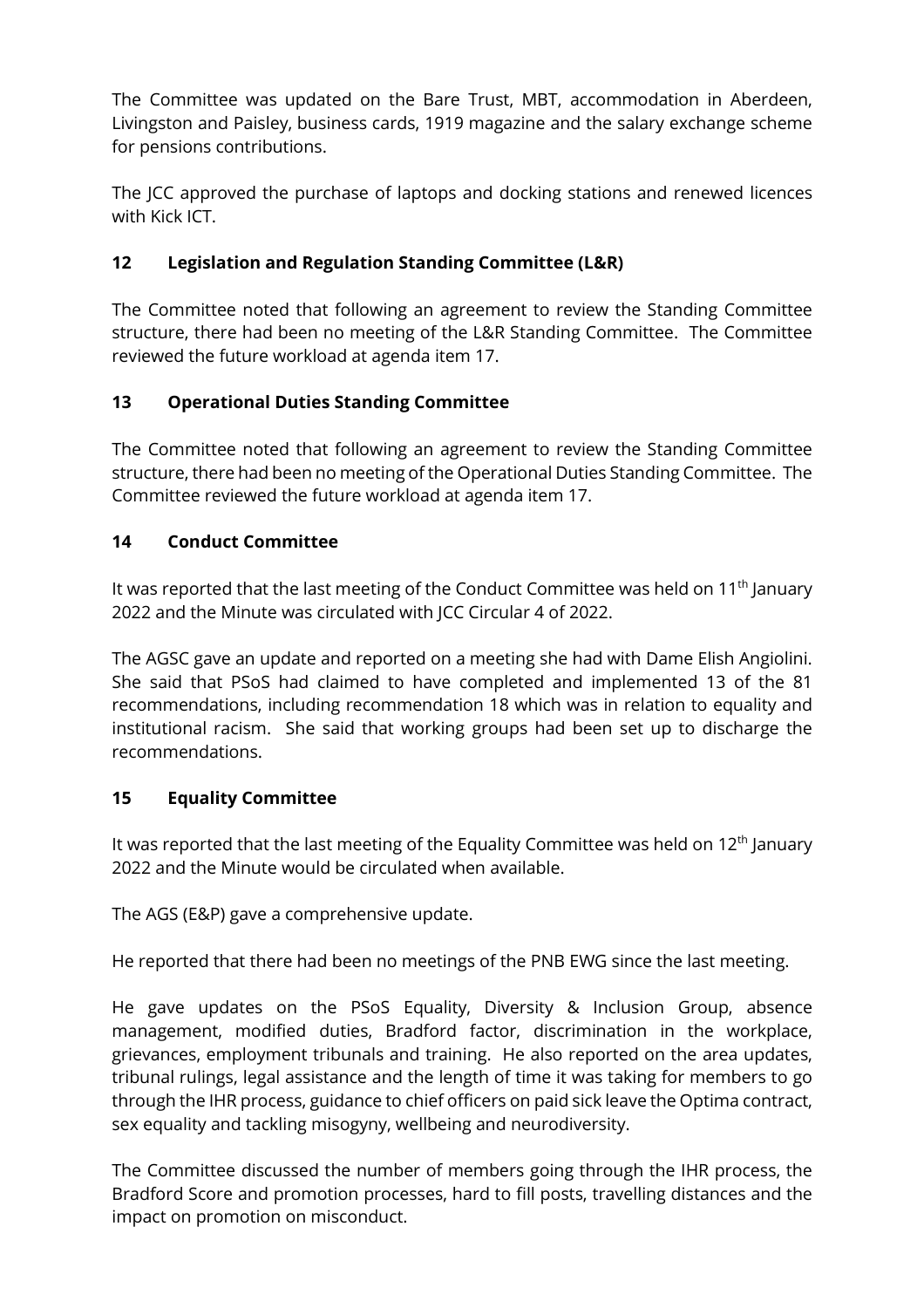## **16 Health and Safety Committee (H&S)**

It was reported that the last meeting of the H&S Committee was held on 4<sup>th</sup> October 2021 and the Minute was circulated with JCC Circular 4 of 2022.

A paper had been circulated prior to the meeting and was noted. The AGSH gave updates on Op Talla, Covid Resilience Unit deployment costs, naloxone, Op Urram, RIDDOR, a casualty transport group and taser.

## **17 JCC, Standing and Subcommittees**

The Committee discussed various proposals on this topic, and it was agreed that while the general principles of change were agreed, area secretaries would report back on local implications.

## **18 SPF Training**

The Committee noted that all training had been sisted as a consequence of COVID. Equality training had been scheduled for February 2022 and a Basic Course arranged for March. A new FTOB course was scheduled for May. The course was being redesigned and would include the question on the role of the FTOB.

## **19 JCC Circulars**

The following JCC Circulars had been issued since the last meeting are were noted:

- o 4/2022 Conduct & H&S Subject Committee Minutes Information
- o 3/2022 Wellbeing survey Information
- o 2/2022 JCC & FSC Minutes November 2021 Information
- o 1/2022 SPF Response to the Pension Consultation

## **20 Police Service of Scotland Reform**

The Chair reported that there were 40 change projects, some employing consultants, ongoing at this time and he felt there was insufficient money and resource to do this amount of work properly. The Committee expressed significant concerns which the Chair noted.

## **21 SOP Consultation**

The Committee noted the SOPs that were issued for consultation since the last meeting:

- o 28.01.22 Family Liaison NG V3.03
- o 24.01.22 Hate Crime Campaign 2022<br>
o 24.01.22 Productions NG v2.02
- 
- o 24.01.22 Productions NG v2.02 Reports & Statements Writing Guidance v3.03
- o 24.12.12 Cybercrime First Responder Guide National Guidance V0.02
- o 17.12.21 ACRA (S) 2019
- o 13.12.21 Custody Policy v2.01<br>
o 30.11.21 Remotely Piloted Aire
- o 30.11.21 Remotely Piloted Aircraft Systems (RPAS) Code of Practise V0.05
- o 29.11.21 Auditors & Social Media Bloggers NG v0.05
- o 18.11.21 Respiratory Protective Equipment v0.05
- o 18.11.21 Human Trafficking v7.04
- o 15.11.21 Suspension from Duty NG v0.07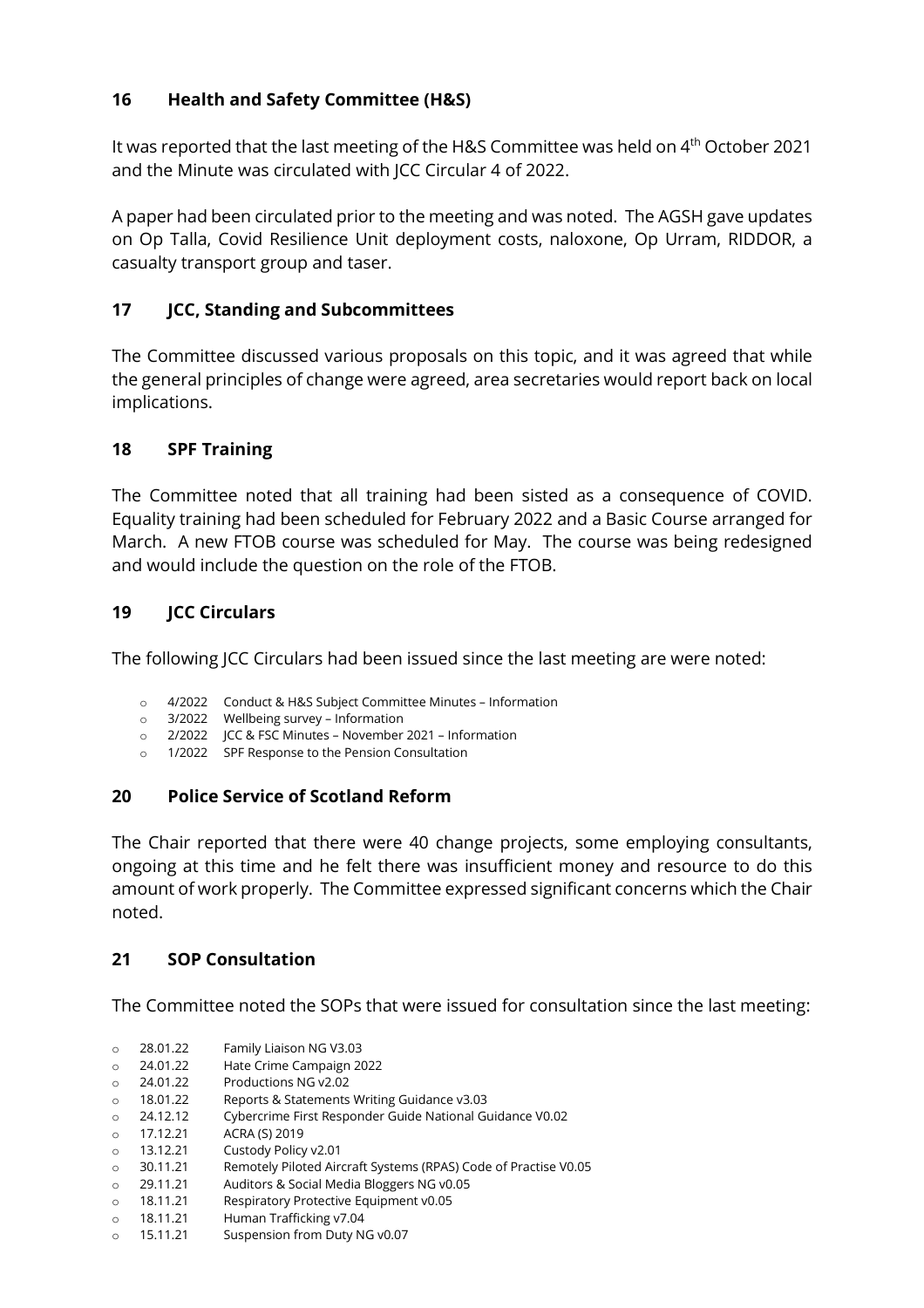- o 08.11.21 Absence Management SOP P&D Policy Consultation 'particular case' and the absence management processes
- o 22.10.21 My Career Proof of Concept Evaluation Outcome Report

### **22 EuroCOP/ICPRA**

The General Secretary gave updates on both organisations. The meeting noted that ICPRA was due to meet in Glasgow in June.

### **23 Police Related Charities**

### **PTC & St George's Trust**

Andy Malcolm gave updates on these charities.

## **Police Care UK**

The Chair said that the current use of charity reserves was not sustainable and there would be some refocussing on the work done and the needs of the charity.

### **Scottish Police Memorial Trust (SPMT)**

The Chair reported that the wall required around £30k of repairs to deal with an issue relative to its foundations.

### **National Police Memorial Day (NPMD)**

The Chair reported that the NPMD days would be held in Belfast 2022, Cardiff 2023 and Scotland in 2024. It was agreed that two representatives from each area and the four JCC officers should attend.

### **24 Correspondence**

The General Secretary read a letter to the Committee from Gary Mitchell, Secretary of the WAC relative to his retiral from the service and consequently the JCC on 31<sup>st</sup> March 2022. Thanks were given to Gary and best wishes for the future.

The General Secretary received a letter from the NPCC relative to BMW engines and he acknowledged the work of the Vice Chair in this regard.

The Chair acknowledged the resignation from Ross Polwarth from the Committee and thanked him for all his efforts. Best wishes were given to Ross for the future.

### **25 Competent Business**

There were no items.